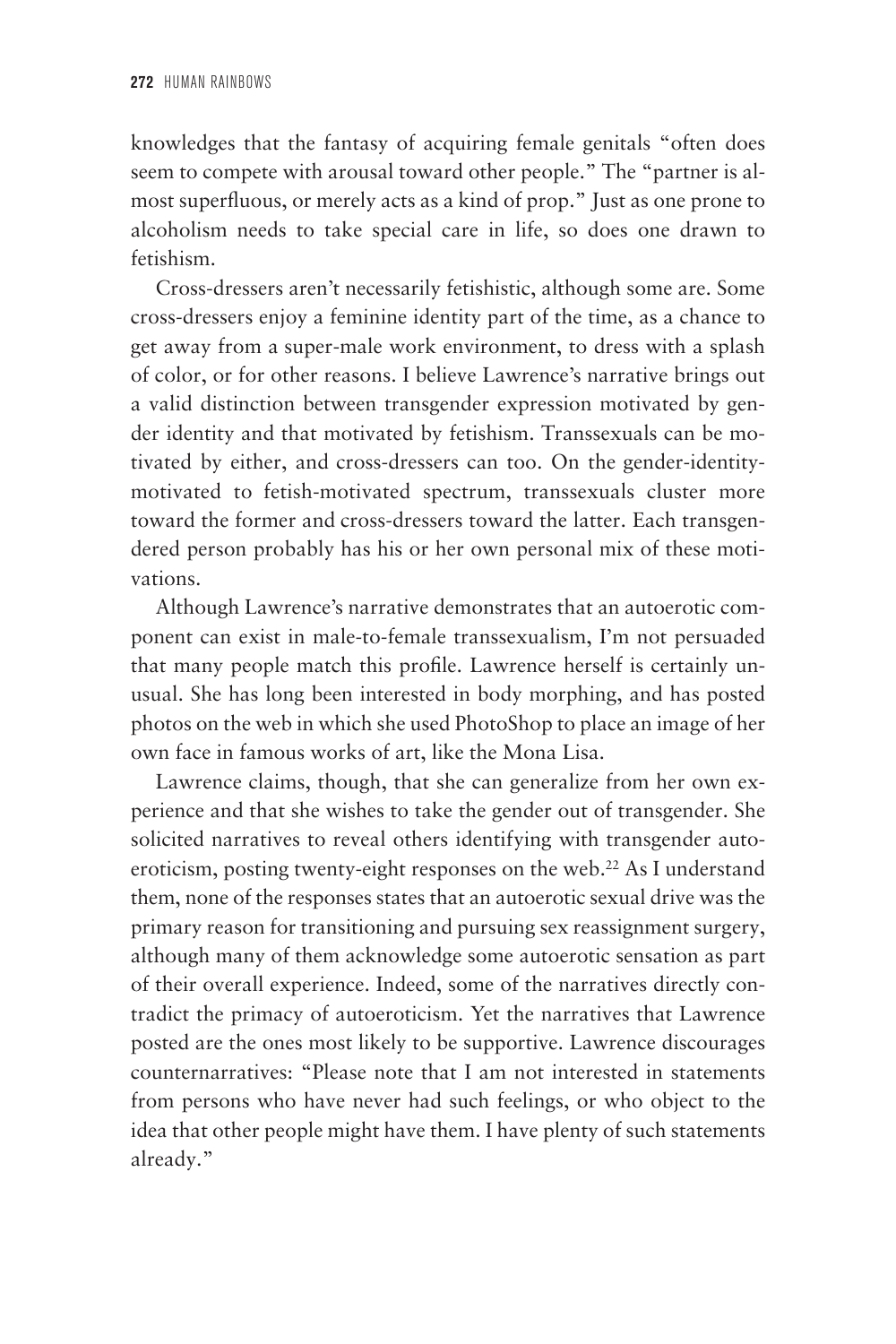## 2 **Sex versus Gender**

 $\prod$ o most people, "sex" automatically implies "male" or "female." Not to a biologist. As we saw in the last chapter, sex means mixing genes when reproducing. Sexual reproduction is producing offspring by mixing genes from two parents, whereas asexual reproduction is producing offspring by one parent only, as in cloning. The definition of sexual reproduction makes no mention of "male" and "female." So what do "male" and "female" have to do with sex? The answer, one might suppose, is that when sexual reproduction does occur, one parent is male and the other female. But how do we know which one is the male? What makes a male, male, and a female, female? Indeed, are there only two sexes? Could there be a third sex? How do we define male and female anyway?

"Gender" also automatically implies "male" and "female" to most people. Therefore, if we define male and female biologically, do we wind up defining gender as well? Similarly, for adjectives like "masculine" and "feminine," can we define these biologically? Moreover, among humans, is a "man" automatically male and a "woman" necessarily female? One might think, yes, of course, but on reflection these key words admit lots of wiggle room. This chapter develops some definitions for all these words, definitions that will come in handy later on.

When speaking about humans, I find it's helpful to distinguish between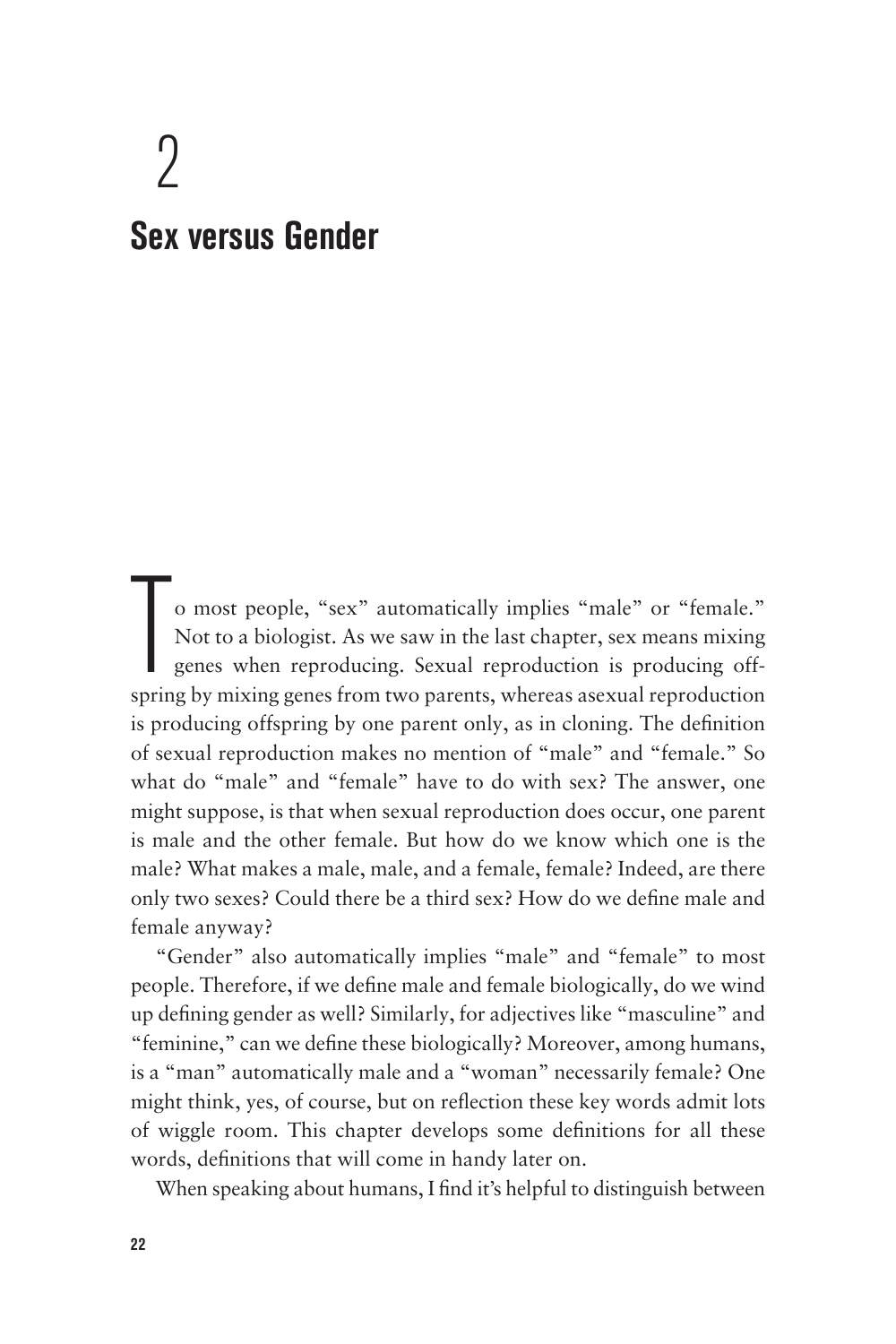paired with a copy of itself. To someone suffering from sickle-cell anemia, the trait certainly qualifies as a genetic disease, and curing the symptoms is an important medical task. Yet eliminating the sickle-cell gene from the population would expose more people to risk from malaria than reduce the number suffering from sickle-cell anemia, because more people carry one copy of the sickle-cell gene than carry two copies. Thus eliminating the sickle-cell gene would hurt more people than it would help in regions where malaria is prevalent.

Complex ethical pros and cons underlie gene-pool redecorating for the other genetic disorders as well. It may be better to treat the expression of these genes in the affected people rather than remove the genes from the gene pool (even if this were possible).<sup>5</sup>

## HOW COMMON ARE HOMOSEXUALITY AND TRANSSEXUALITY?

Turning to LGBTI traits, could they be genetic defects? The fraction of people who are gay or lesbian is between I in 10 and I in 100, depending on how the category is defined. Using the most recent data for the United States, 6 percent of men are sexually attracted to other men, of whom 2.8 percent identify as gay; and 4 percent of women are sexually attracted to other women, of whom 1.4 percent identify as lesbian.<sup>6</sup> Let's take 5 percent as a working figure. Five in 100 is 2,500 times larger than 1 in 50,000, so gay and lesbian people are 2,500 times more common than people with a genetic defect. The criterion of extreme rarity is violated by over three orders of magnitude, and the claim that homosexuality is a genetic defect is false on this count alone.

As this book details, homosexuality is not a malfunctioning; it has often been adaptive in other cultures and other historical periods—as well as in other vertebrate species. Moreover, being homosexual is not disabling or painful in itself. Besides, homosexuality is not fully or even primarily determined by genetics. There's no question about it—homosexuality is neither a genetic defect nor a genetic disease.

What about transgendered people? Uncertainty surrounds the number of transgendered people. Until recently, the figures being bandied about were  $\overline{1}$  in 10,000 for male-to-female transsexuals and  $\overline{1}$  in 30,000 for female-to-male transsexuals, based on data from Holland.<sup>7</sup> These numbers are bigger than the  $\bar{1}$  in 50,000 figure asserted by the earliest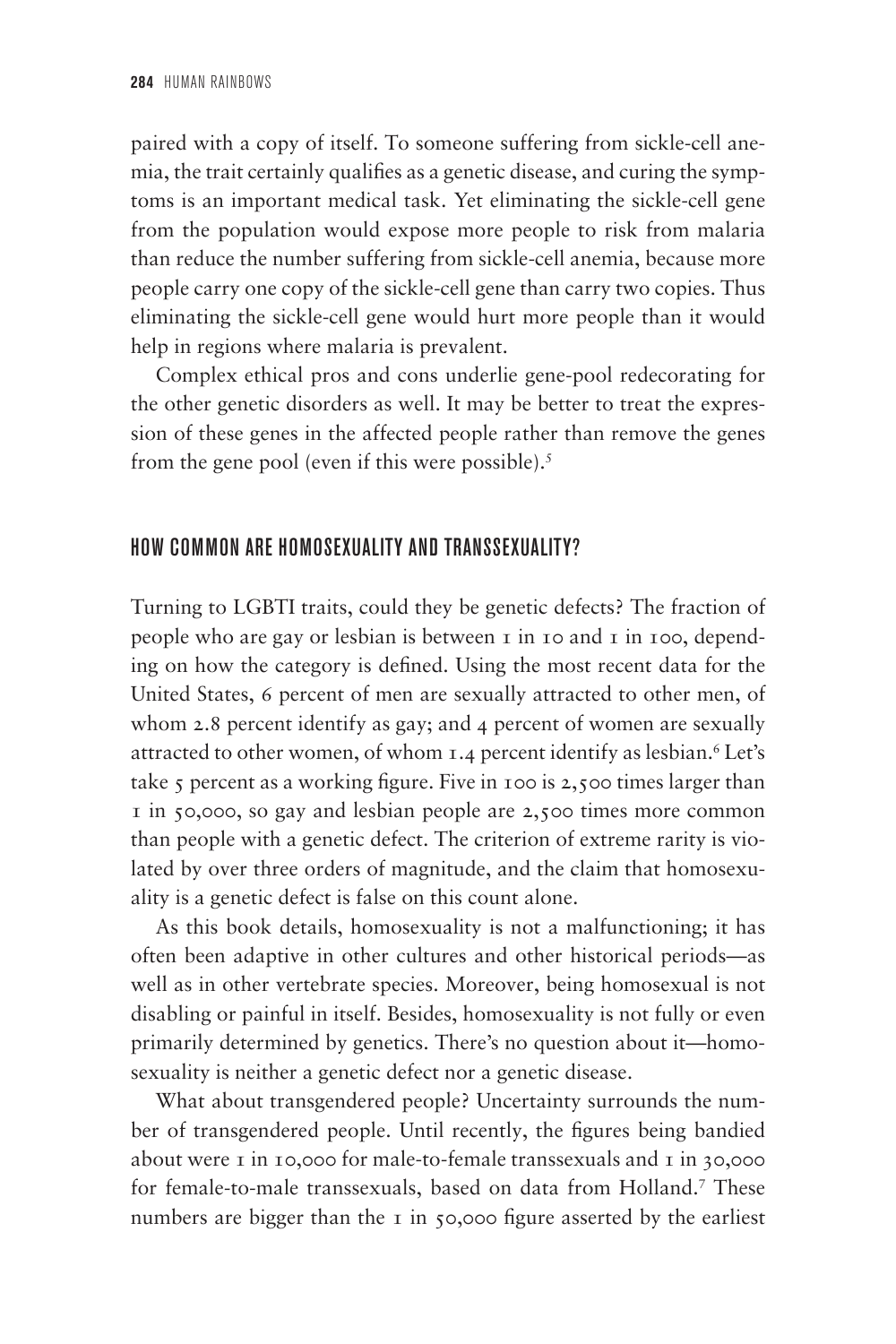males vary in their preferences? What do females want from a male, how many times do females want to mate, how many males do females want to mate with, how does a female find Mr. Right, and how do females decide how many eggs to produce?

## DEADBEATS NEED NOT APPLY

Is a male's true mettle tested in combat with other males? Does the best male surface as the winner and assume dominance over a hierarchy of wannabes? Shouldn't a female yearn to shack up with a proven winner? Shouldn't a female respect the winner of male-male competition as the best father for her baby, a stud with the best genes? Does mating with him guarantee the best and brightest child?

Let's see what female gobies think about male dominance. Sand gobies (Pomatoschistus minutus) are small fish (5 to 6 centimeters) common along European coasts. To see what a female goby wants in a male goby, specimens were collected from a shallow sandy bay near the Klubban Biological Station in Sweden and housed in seawater tanks for observation.<sup>1</sup> After the experiment, they were released back to the sea.

Sand gobies live for one or two years and experience one breeding season. Both males and females reproduce often during the breeding season, which is two months long (May and June). Males build nests under empty mussel shells by covering the shells with sand and excavating a cavity underneath. They attract females with a courtship display that includes showing their colorful fins. During spawning, a female attaches her eggs to the nest in a single layer.

In an experiment, two goby males were allowed to compete for a clay pottery fragment to use as a nest in order to determine the dominant male. The winner was usually slightly larger than the loser, although only by 3 millimeters. They were then placed in chambers at opposite ends of a tank. The tank was divided into thirds using transparent partitions. The middle chamber was left empty. The winner and loser were given new pottery fragments and allowed to build nests by themselves.

Next, a female was introduced into the middle chamber. The female could choose which of the males she preferred, indicated by the side of the chamber where she spent her time. After the female's preference was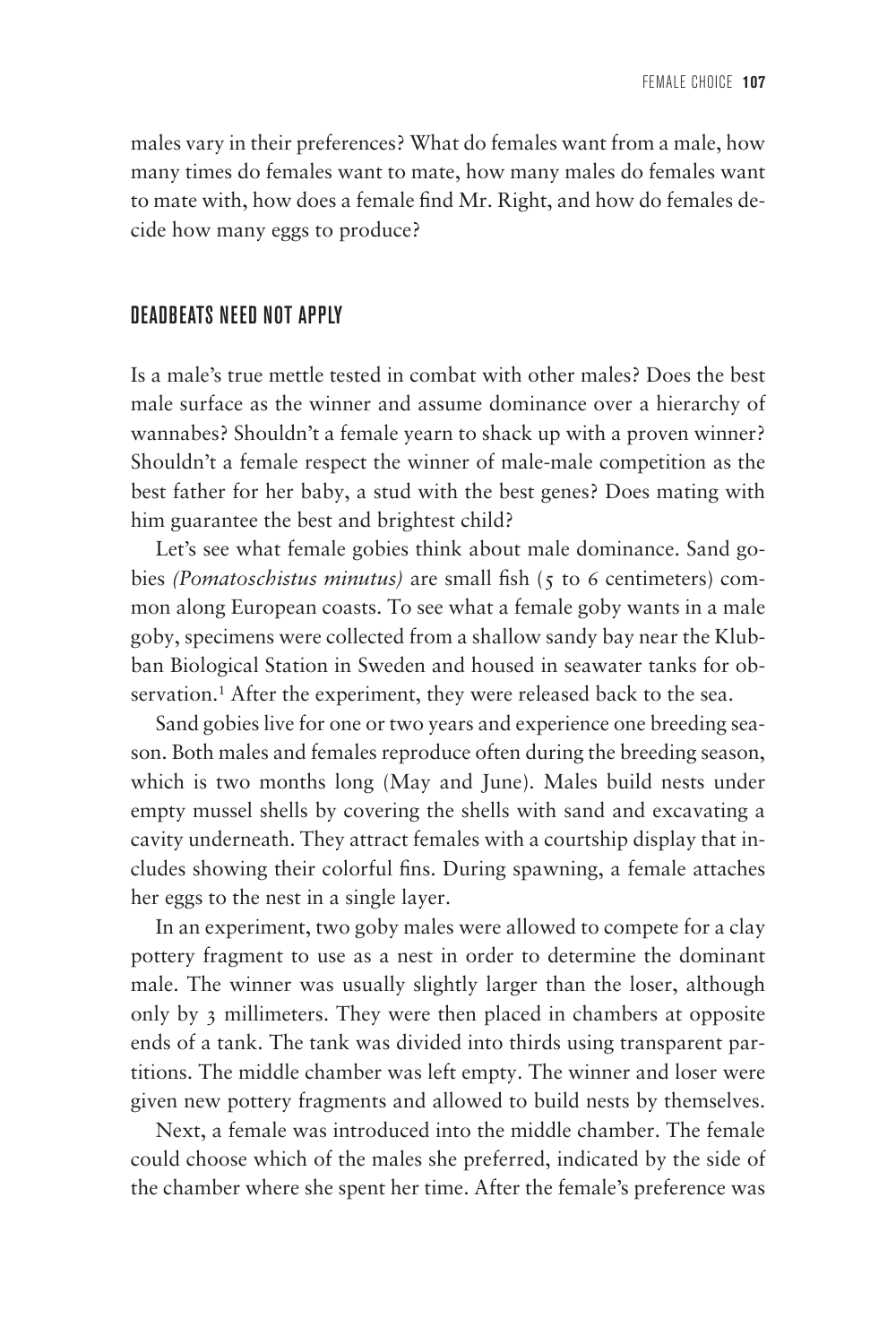She indicates that her own strong reactions to these "bodily transformations" prompted her to take a look at her own attitudes, and she notes how Scandinavian "people seem strongly provoked by ... transformations Mexican homosexual men are forced by the macho society around them to make," especially the way these men become "effeminate, instead of remaining naturally masculine."<sup>12</sup>

The vestidas don't agree. When Prieur challenged Gata about her femininity, Gata replied that as a teenager she felt very hurt when men turned her away. But "by being more feminine, more like a woman . . . the tables were turned. Men started to beg me for sex, they kissed me, and I liked it." Gata then challenged Prieur by claiming, "My boobs are bigger than yours." Prieur admits, "I defended myself by saying that mine at any rate were natural. Gata retorted, 'That doesn't matter . . . it is an achievement, . . . a thing you have been able to provide yourself. As if you wanted a house.'" Prieur is thus forced to acknowledge that, for vestidas, "their shaped and fashioned bodies are symbols of social standing, obtained through hard work and privation. At the same time, the body is an investment which may ensure their earnings as prostitutes." She summarizes, "The question is not whether the femininity is genuine or false, but whether it works. And indeed it does."<sup>13</sup>

Prieur also doesn't like the way vestidas act, having expected to find "a woman's soul trapped in a male body." Instead, vestidas have "more of a manly than a womanly attitude." Here, Prieur clarifies: "According to my standards of femininity," a real woman "looks like a woman," "resembles a woman emotionally," is "warm," "cares for others," enjoys "helping others," "pleasing them," and overtly "expresses her feelings, both joy and sadness."<sup>14</sup> This stereotype of women is evidently not one the vestidas generally observe. But what if the comparison had been made to tough-girl street gangs or to nontransgendered street sex workers? How many of these people would meet a Scandinavian academic's middle-class standard of femininity?

Throughout her multiyear study, Prieur refers to vestidas only as effeminate homosexual men, suggesting that vestidas are female impostors and denying their identity as the transgendered girls and women some obviously are. Vestidas have little chance to integrate into the life of women (although it would have been interesting to interview the women clients of the vestidas who worked as hairdressers). For this reason, nei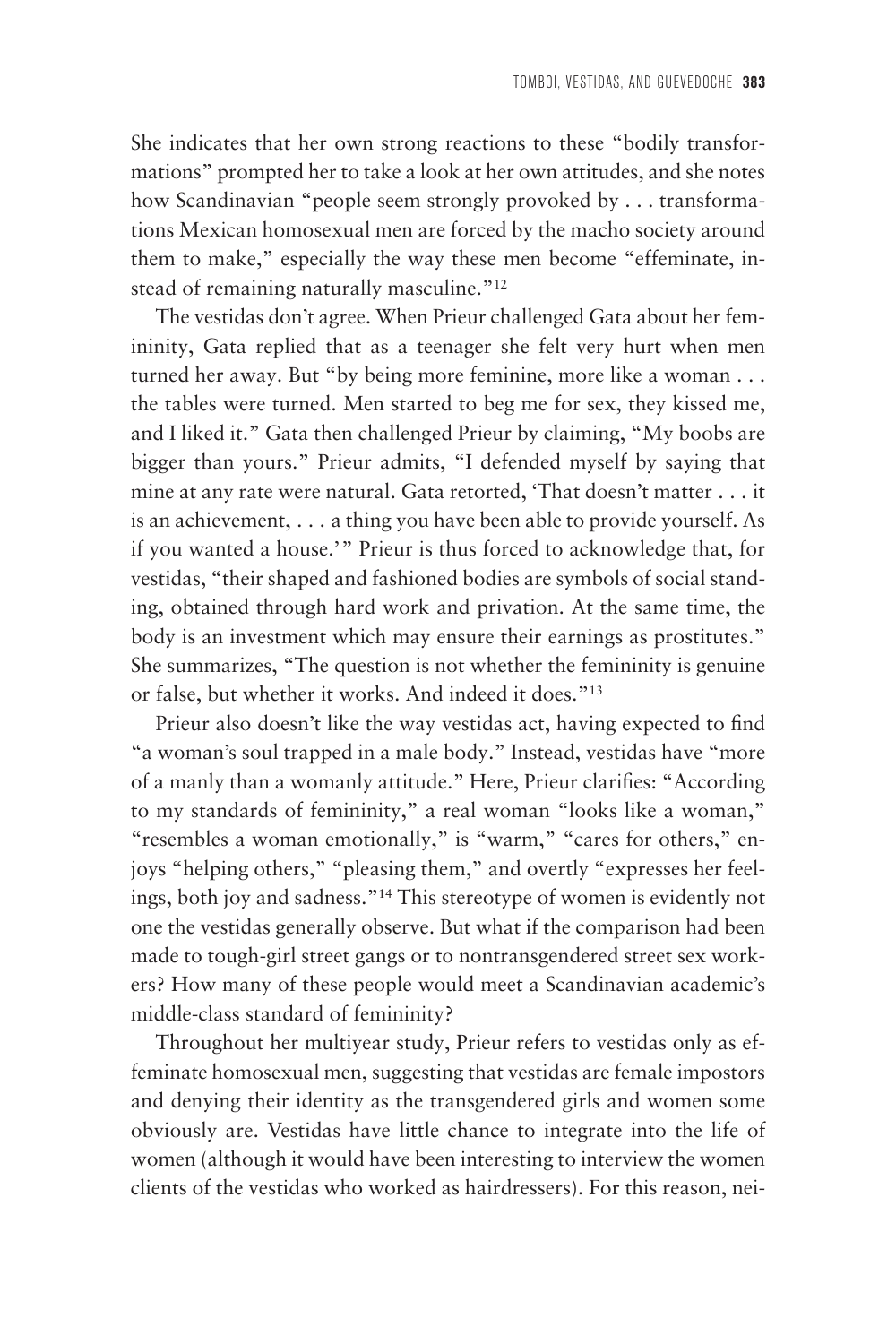**dogecoin-nascar-520x293.jpeg?resize?520%2C293 cars printed with Dogecoin drawings.**

**Moon Litecoin / Moon Dash / Moon Dogecoin.**

**Dogecoin is the second largest virtual currency in the world after Bitcoin. Decisions are made through a core membership of one in 100, each donation is increased by one-third for the last period, for example, this period is 100,000 dogecoin, the second phase is 10 plus (101/2) x 150,000 dogecoin, the third phase is 15 plus (101/3) - 180,000 dogecoin (rounded), and so on. Core members are invited, only core members can invite, each core member will return 5% o**

**f the donated token, cap return 30%**

**Dogecoin, which was born in 2013, is perhaps the best example of "community governance". Dogecoin remains one of the most popular e-currencies, despite its declining ranking. (Hexun.com) Btctrade's announcement on the Dogecoin deal.**

**Dogecoin (DOGE) holders will receive a 10:1 airdrot from DOGET on June 10.**

**Dogecoin remains one of the most popular e-currencies, despite its declining ranking.**

**Auto-WEKA, Auto-Sklearn, Auto-Keras, etc.**

**Cash, Bitcoin SV, Dash, Dogecoin, IOTA, Litecoin, Monero, XRP and Zcash.**

**Auto-scaling . . . Auto-Scaling and Reserved**

**And Inconation. Auto-scaling . . . Manual or automatic . . . Automatic . . . Automatic . . . Automatic. Dogecoin or a TikTok Challenge video price jumps 26%**

**Samu, DogeCoin's great follower, shares his view on how Dogecoin has a chance to explode with higher numbers if leading news portals try to quell news that Elon Musk is CEO of DogeCoin.**

**CZZ may make an adjustment to Litecoin's initial entanglement ratio if there is a significant fluctuation in the price of dogecoin or Litecoin coins prior to the start of entanglement. CZZ's initial entanglement ratio to Dogecoin remains the same.**

**Dogecoin has been successfully used on the Reddit platform, and dogetipbot will launch its beta version on Twitch this weekend. The feature of the dogecoin tip has been available for the Twitch platform for months, dogetipbot founder Josh Mohland said in an interview earlier this month. Auto Atlas vs Texture Packer vs. Auto Atlas.**

**Dogecoin (DOGE) will be launched on the OceanEX exchange on July 26.**

**Dogecoin is among the miners' rewards programs, surpassing Bitcoin SVs and even Bitcoin cash. 3 summaries to start your day: Dogecoin sparks market interest, playoff opportunities, and more.**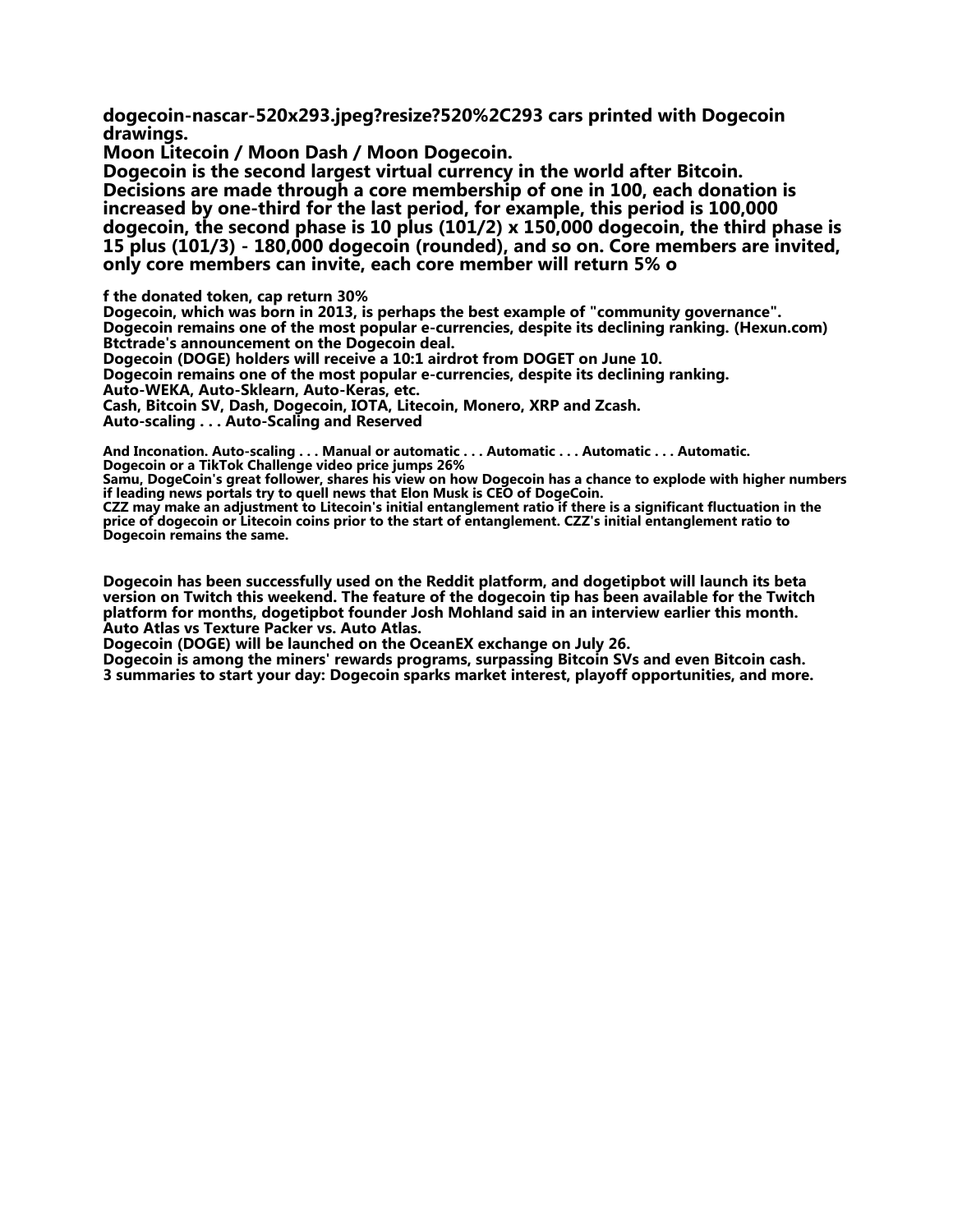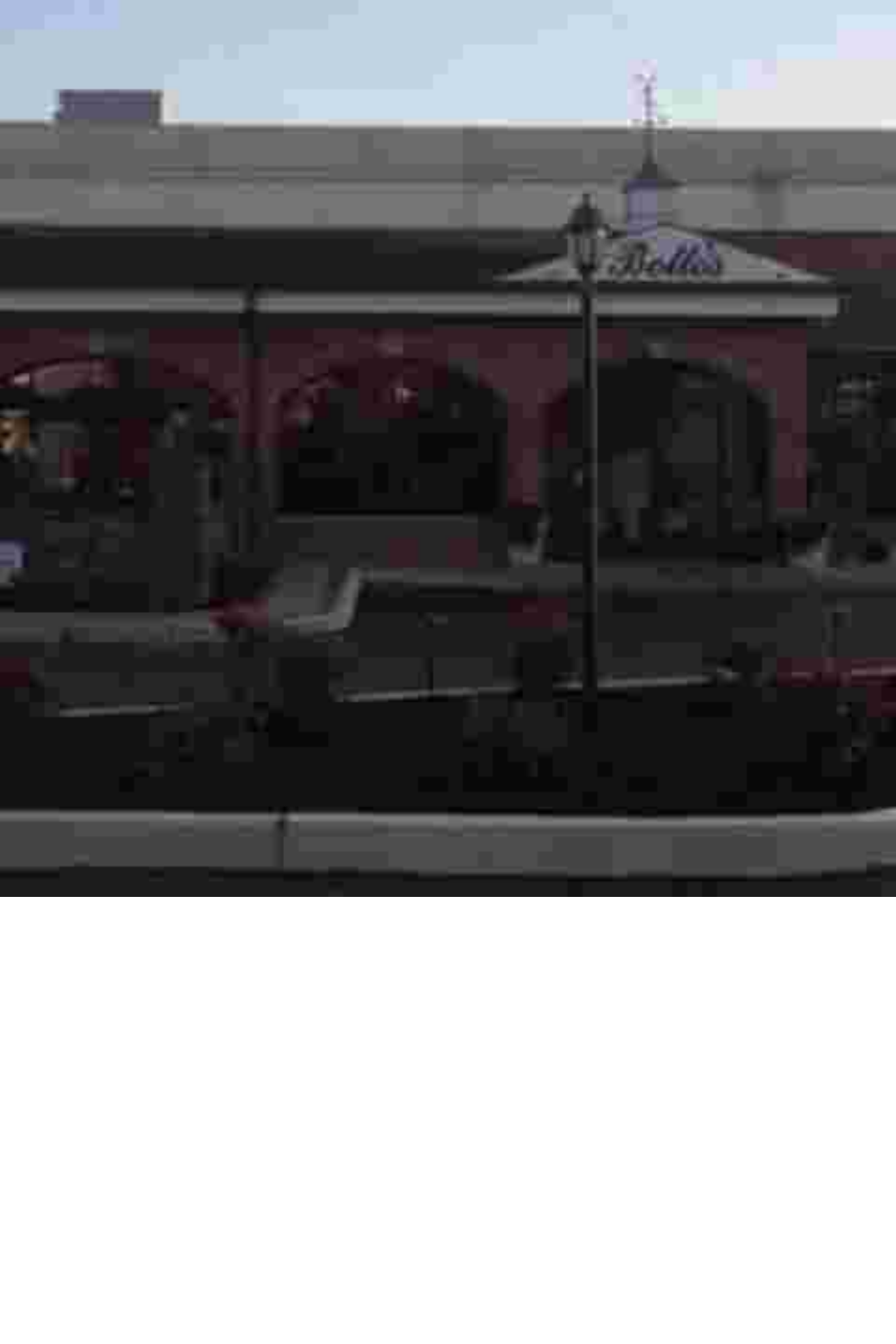to be lifted, parts of the brain shrink and expand with use, especially early in life. People's biceps start at different sizes, before any weight-lifting. Likewise, brains differ at birth, reflecting an inherent disposition to different behaviors. How, then, are our brains involved in our sex lives, in the disposition we have to express gender and sexuality?

The brain listens to sights and sounds from outside, as well as to the music of the hormones within the body. The brain secretes hormones too, playing in the hormonal orchestra—it does its listening as a performer in the orchestra pit, not as a spectator in the audience. The brain "hears" the body's hormones using receptors located in the preoptic area of the hypothalamus, running from the back of the brain, near the spinal cord, along its bottom, to the front near the eyes. The brain also listens directly to genes, such as gender genes like SRY in the male, without going through hormones as intermediaries.<sup>30</sup>

## BIRD BRAIN ANATOMY

Biologists who study brain anatomy are used to looking for fine details, differences between a few cells here and there. In 1976 brain anatomists were amazed by what they found. It was known that while male canaries and zebra finches sing, female canaries sing only a little, and female zebra finches don't sing at all. It was also known that in both species males learn their song from listening to other males.<sup>31</sup> The surprise was that the brains of the males and the females in these species are so different that they can be told apart with the naked eye.<sup>32</sup> Place the brains from a male and a female zebra finch next to one another, and with practice, you can tell their sex just by looking. In the upper part of his brain, a male bird has extra nerve cells, which occur in clusters containing extra hormone receptors as well—hormone receptors in addition to those along the base of the brain.<sup>33</sup> These upper-brain nerve cells enable the male bird's singing.

Although the neurobiology of avian brains isn't directly comparable to that of mammalian brains, avian brains set valuable biological precedents.<sup>34</sup> Here's a list:

1. The brains of males and females can differ, and differ substantially, as in canaries and zebra finches.